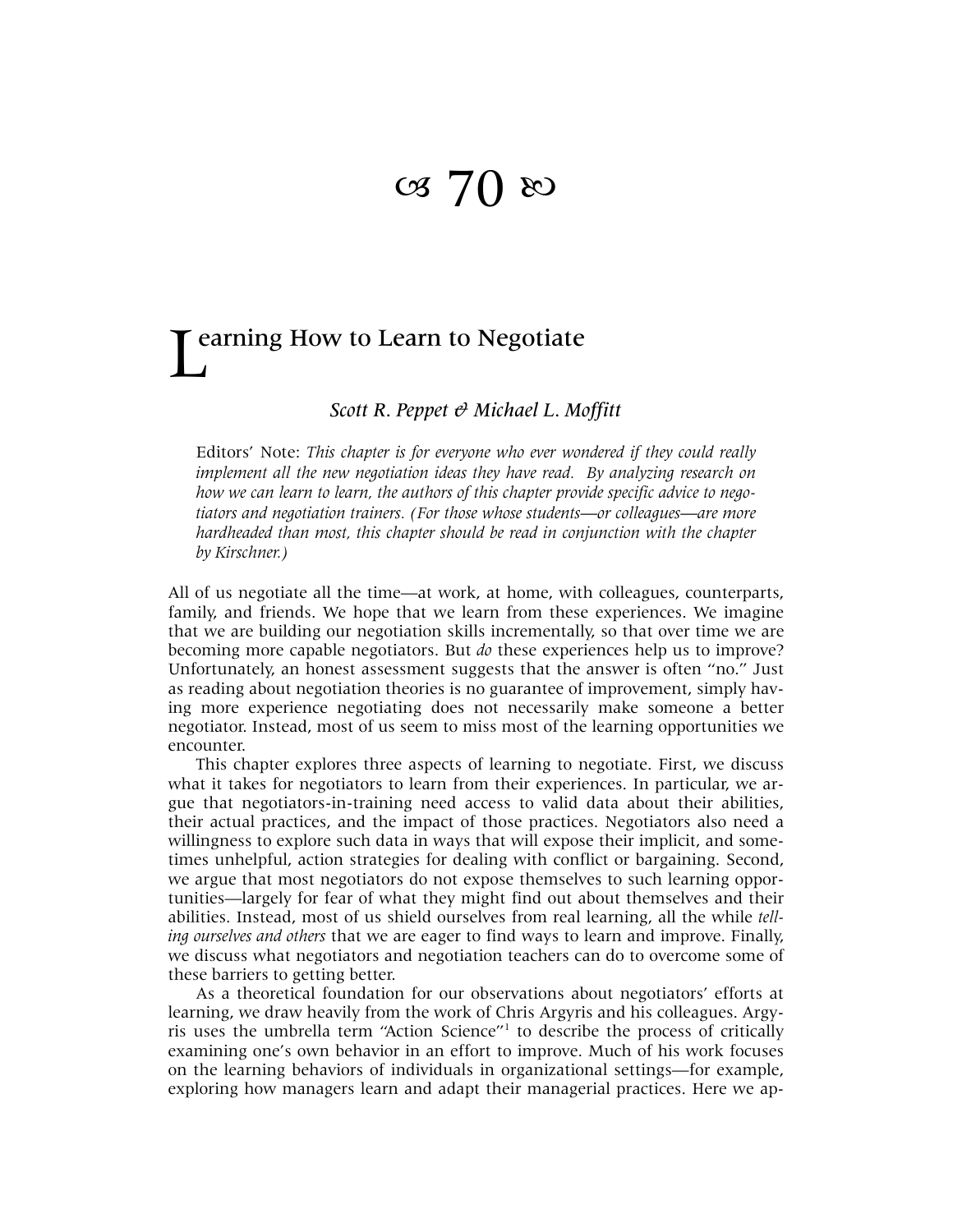ply some of his ideas to the question of how negotiators in all contexts can best learn from their experiences.

#### What it Takes to Learn to Negotiate (Well)

In the last several decades, negotiation scholars, teachers, and practitioners have developed robust advice on what it takes to negotiate well in varied circumstances. The negotiation literature has moved beyond lists of "dirty tricks" and now incorporates interdisciplinary research from economics, psychology, organizational behavior, and other fields to provide guidance for aspiring students of negotiation. Though not all theories of negotiation articulate advice in the same way, most share some common themes that we will not review in detail in this chapter: search for underlying interests and potentially value-creating trades rather than take arbitrary haggling positions; explore the other side's perspective through listening and empathy even if you discover you disagree with it; build a working relationship with the other side; manage your emotions to engage productively in the conversation rather than suppressing or ignoring feelings, etc. The message in most negotiation courses today is that learning to negotiate requires learning to collaborate and problem-solve with others, despite severe differences. Strategy and self-interest do not disappear, but negotiation students often discover that they can accomplish more, and more easily, by fostering collaboration rather than turning every aspect of every negotiation into a zero-sum, escalatory, or haggling-type experience. In general, the message is that negotiators should be adept at multiple approaches to negotiation. The most skilled negotiators can determine when collaborative approaches make most sense, are able to defend against counterparts who engage in non-collaborative behaviors, and can adopt strategies that produce favorable outcomes even when the other negotiator's competitive approach does not permit collaborative problem-solving. We do not have the space here to review or explain the nuances of all of this advice—we will assume, for our purposes here, that the reader is largely familiar with this canon.

We do not suggest that there is total uniformity in these messages across all negotiation courses, nor that there should be. Collaboration is not always the right approach to every negotiation. Still, among other skills, effective negotiators need the ability to spot opportunities in which collaboration could yield benefits *and* the ability to engage in those collaborative negotiations effectively. We take as our starting point, therefore, that for a student—whether in a corporate or academic setting—to learn to negotiate *well,* that student must learn to collaborate and problem-solve in difficult conflicts.

How can a student of negotiation learn these skills? One aspect of learning to negotiate is simply testing all of this advice against your own experience. For example, if you try to "focus on interests," does it actually help you achieve the results you want? What problems does it create? In what ways must the advice or maxim be modified or tailored to deal with various kinds of circumstances in which it might *not* be helpful?

Testing negotiation advice against your own experiences is an incredibly valuable process—there is a great deal of quality theory about negotiation, and it takes time to absorb and test it. But a negotiator must be careful during this testing process. There is a danger that a negotiator may *mis*interpret her experience, and therefore dismiss valid advice prematurely. If you try to focus on interests and it doesn't seem to help, for example, is that because the advice is bad, or because you implemented the advice poorly? It may be your *skills* that need improvement, not the advice itself.

This brings us to a second, and more challenging, aspect of learning to negotiate: rigorous investigation into one's own actions, skills, and behavioral patterns. If a negotiator is going to construct *valid* tests of different types of negotiation ad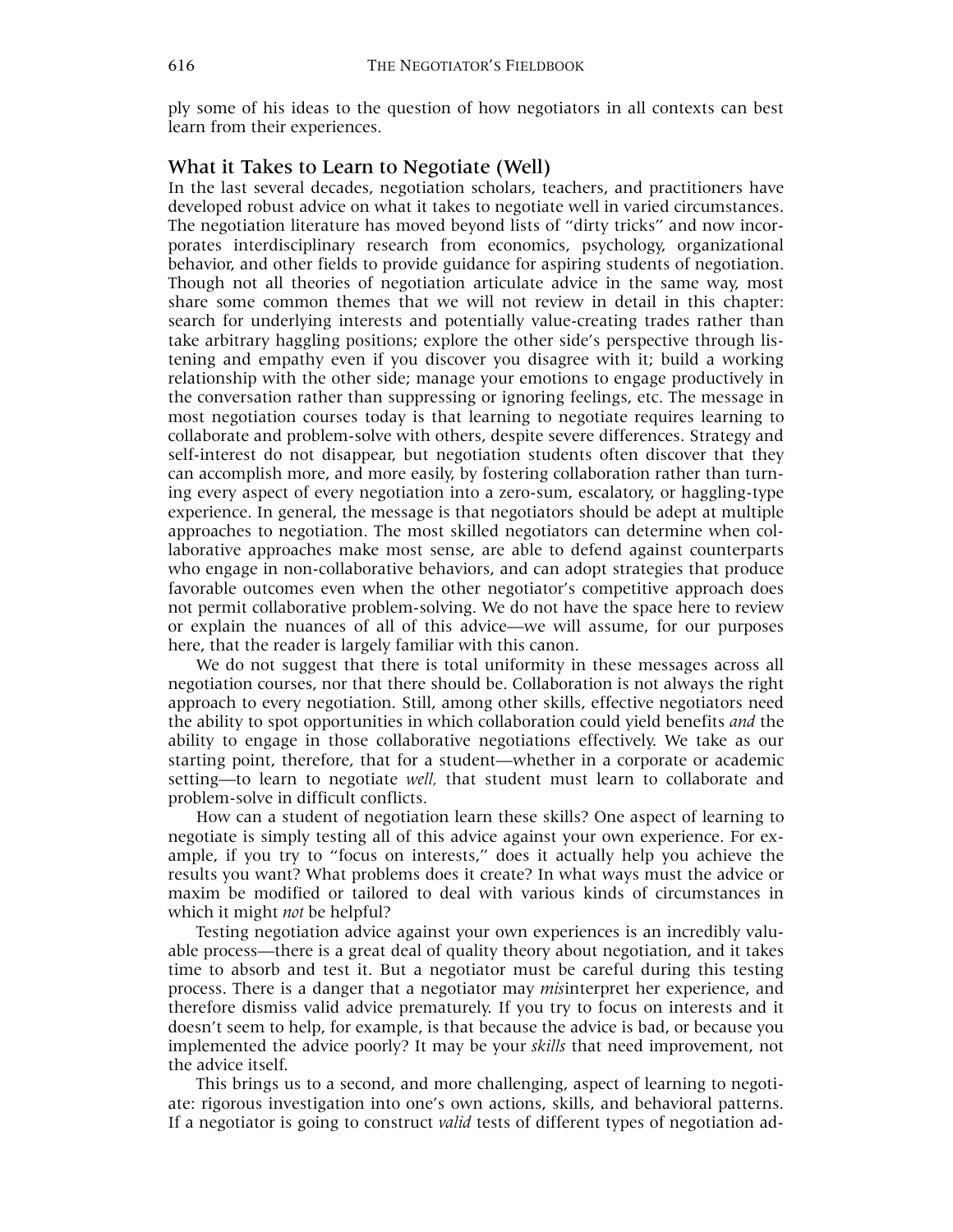vice, she needs to be able to reflect on her negotiation experiences and really investigate whether those experiences support or discredit the advice. Most negotiation courses, therefore, offer opportunities for students to engage in simulated negotiations, which the students can then review together to compare notes and determine what worked and what didn't.

Really learning from such experiences, however, is much easier said than done. In our experience teaching students in many different organizational and academic contexts, people often do *not* learn much from experience. It is remarkably difficult to change your negotiation habits and techniques—the skills needed to negotiate successfully do not come easily.

Instead, really learning to negotiate requires at least two things that are often missing in negotiation courses (as well as most other educational experiences).<sup>[2](#page-11-1)</sup> First, a negotiator needs high-quality information—or data—about her behavior during these experiences. Without it, she is likely to mislead herself about how she acted, and thus about what her experience means. Second, she needs to engage in high-quality inquiry into her behavior—inquiry that is structured to lead to deep and lasting change in her implicit theories of action. We explore each in turn below.

#### *The Need for High-Quality Information About Your Actions*

People rarely act randomly. Instead, we craft our actions through conscious and subconscious choices about how to behave in the circumstances that confront us. Those choices, in turn, are guided by implicit or explicit "rules" that we hold about how the world works, and how to act within it. These rules are theories or hypotheses (e.g., "If someone threatens me, it is best to fight back by…"). In other words, our action choices are guided by "theories of action"—theories about what will be effective in a given circumstance.<sup>[3](#page-11-2)</sup>

Negotiators have no shortage of theories of action. In describing approaches to negotiation, one person may say that she "always looks for common ground." Another says that he "tries to knock the other side off balance." A third insists that she "sticks to her guns," and a fourth says that he "tries to remain open to learning" throughout the conversation with the other side. These examples illustrate explicit or "espoused" theories of action—the action-strategies that we are familiar with and that we try to implement.

We do not, however, always act consistently with our conscious or espoused theories of action. A negotiator says, "It's always best to keep your cool in a negotiation," and then proceeds to explode with emotion during a bargaining session. Afterwards, the negotiator may acknowledge a gap between his espoused theory and his behavior by admitting, "I lost it in there. I really shouldn't have."

To learn to negotiate, we need to examine this gap between how we *advise ourselves* to act in a negotiation and how we *actually* act. You may *think* you are listening, or asking questions, or exploring the other side's interests, but it is quite possible that if you were observing yourself, you would discover the opposite.

There is nothing remarkable about the observation that we do not always do what we set out to do—otherwise we would all be more physically fit! What makes learning difficult, however, is that individuals are very often *unaware* that their actions were inconsistent with their espoused theory of action. For example, a mother describes herself as "completely hands off" vis-à-vis her daughter's wedding, but is actually (according to those around her) quite domineering. A boss says, "my door is always open" but brushes aside most complaints and surrounds herself primarily with people who are not critical of her efforts. A colleague says, "I am *not* shouting" even as his voice gets louder and louder. A student receiving feedback about her performance in a negotiation may tell an observer that she believes constructive criticism is critical to learning. In practice, however, she may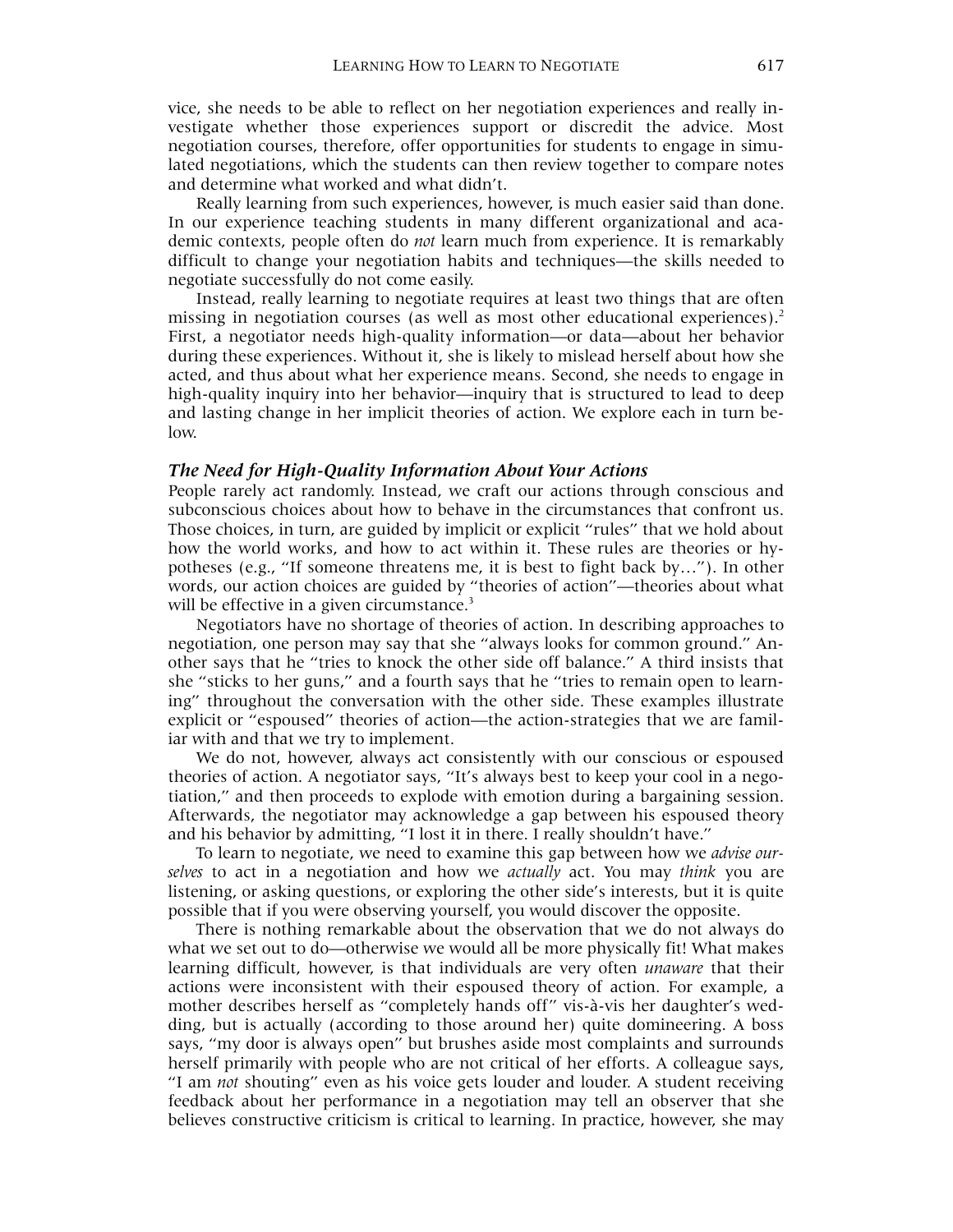shut down, withdraw, or otherwise defend herself when faced with suggestions for improvement.

It is not that we have *no* theory of action at these moments when we act inconsistently with our plan. Again, we rarely act randomly. Instead, our departures from our espoused action-strategies are actually predictable and consistent. The boss continues to brush aside criticism, the colleague's voice almost always rises when the stakes get high, and the student consistently assumes an intellectually defensive stance in a conversation about her performance. These are not isolated events in the lives of these actors. Instead, one can discern a pattern to the governing rules or assumptions driving their behavior, suggesting that they are acting according to *some* theory of action—just not their espoused theories.

Chris Argyris and his colleagues label these implicit patterns or governing rules our "theories-in-use."<sup>4</sup> All of us have implicit rules of action that govern many of our decisions about how to behave. In other words, we have our conscious, explicit set of rules for behavior (our espoused theories of action), and then we have a second set of more implicit rules that actually govern us, particularly in times of stress or conflict. This second set of action-strategies is in some ways invisible to ourselves and others—we may say (and even believe) that we are acting according to our espoused theory of action when in fact we are in the grips of our more implicit theories-in-use.

This underscores our first criterion for learning to negotiate: the need for negotiators-in-training to have access to high-quality data about their own behavior. Only by actually observing yourself can you see whether you acted in keeping with your espoused action-strategy rather than your more default and habitual theories-in-use. Fortunately, students in formalized educational settings may have the opportunity to watch videotape of themselves, to listen to audiotape of their negotiations, or to read transcriptions of such tapes.<sup>5</sup> Some practicing professionals ask (and receive) permission from their negotiating counterparts to record certain interactions, in order to provide the professional with better data on which to base future learning. Even in contexts in which such recording is impossible, a negotiator truly focused on improvement would seek to preserve actual data—for example by inviting in a junior colleague to serve as an observer, with instructions to capture as many specific quotations as possible. High-quality, sustained learning requires that negotiators be able to examine their *actual* behavior (for example, by watching themselves on videotape) rather than rely on their reconstructions of how they *think* they acted.

Often, close examination of such actual data about your behavior can lead to profound discoveries. When you see that you have not acted as you planned—that you have not acted according to your espoused theory of action—and you dig into what set of implicit rules must have taken over to guide you in that instance, it can be a remarkably powerful opportunity to learn. Such learning is possible, however, only with high-quality data with which to confront yourself, so that you do not fool yourself by assuming that you acted as you planned to act.

This is our first criterion for learning to negotiate: access to high-quality information about your own behavior during negotiations.

#### *Inquiry Crafted to Help Question Our Theories-in-Use*

Our second criterion, mentioned above, is engaging in high-quality inquiry structured to lead to deep and lasting change in one's implicit theories-in-use. What does that mean?

There are different levels at which we can learn. At one level, when we do something that produces results we dislike, we simply need to figure out a different approach that is more successful. In other words, when we fail, we change course until we succeed. Argyris has called this "single-loop" learning. (See Figure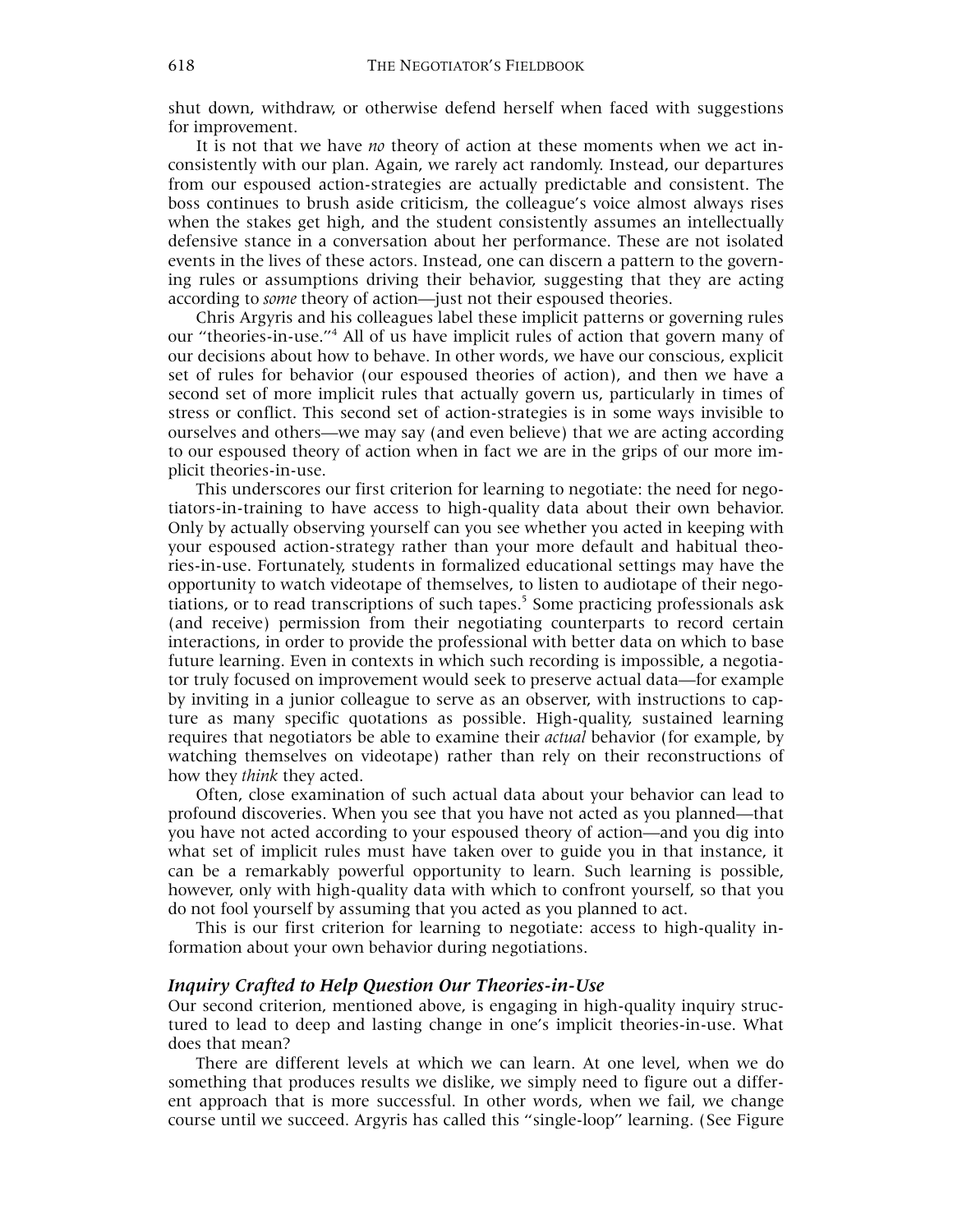1.)<sup>6</sup> We "loop" through action strategies, examining the consequences they produce until we find one that gets us the results we want. For example, if we've been avoiding a certain type of conflict, but not getting the results we want, we might adjust our approach and begin to confront such situations more directly (assuming we see that being more direct produces better consequences).



We often overlook opportunities to engage in a deeper level of learning, however. "Double-loop" learning involves an honest re-examination of the foundational theories-in-use that led us to choose our default action strategy in the first place. Through careful inquiry, we examine the beliefs, assumptions, and "theories" about the world that originally led us to choose our unsuccessful strategy rather than the more successful approach we discovered through single-loop action-adjustments. Returning to our example, we might ask ourselves why we avoided such conflicts in the first place. What assumptions did we have about the conflict, the players, or ourselves that made us decide that avoiding was best? In what ways were those assumptions misguided—and how must they change if we want to be able to confront such situations consistently and successfully?

Put differently, rather than treat the question of learning as a discrete problem to be solved (e.g., "Should I have made that offer at that time?"), double-loop learning treats learning as a larger enterprise of critical examination. What assumptions was I making about the bargaining process that made me think this was the best approach? What led me to those assumptions? Are they accurate? Are they testable? "[D]ouble-loop learning is not simply a function of how people feel. It is a reflection of how they think—that is, the cognitive rules or reasoning they use to design and implement their actions."<sup>7</sup>

Double-loop learning is critical for sustained behavior change. If a negotiator simply engages in a single-loop process of finding a new strategy that produces better results, she leaves in place the default assumptions and beliefs that led her to choose a different strategy originally. When faced with a similar conflict or circumstance again, those beliefs—or implicit theories-in-use—are likely to reengage and again lead her to act unproductively. This explains, at least partially, why some negotiation students can consciously adopt a new approach in one negotiation, only to revert to their original approach in subsequent negotiations. Our actions are controlled by our implicit theories-in-use, and without shifting those theories we are unlikely to change our behavior over time.

Negotiators seeking to improve must therefore have two goals. First, they must seek out valid information or data about their behavior, so that they can examine the gap between how they wanted to act and how they actually acted. This will allow the negotiator to successfully engage in a single-loop process of testing different advice, strategies, and tactics to see which produce desired results most consistently. Second, however, the negotiator must inquire into the implicit rules, beliefs, hypotheses, and assumptions that drove her unhelpful actions to start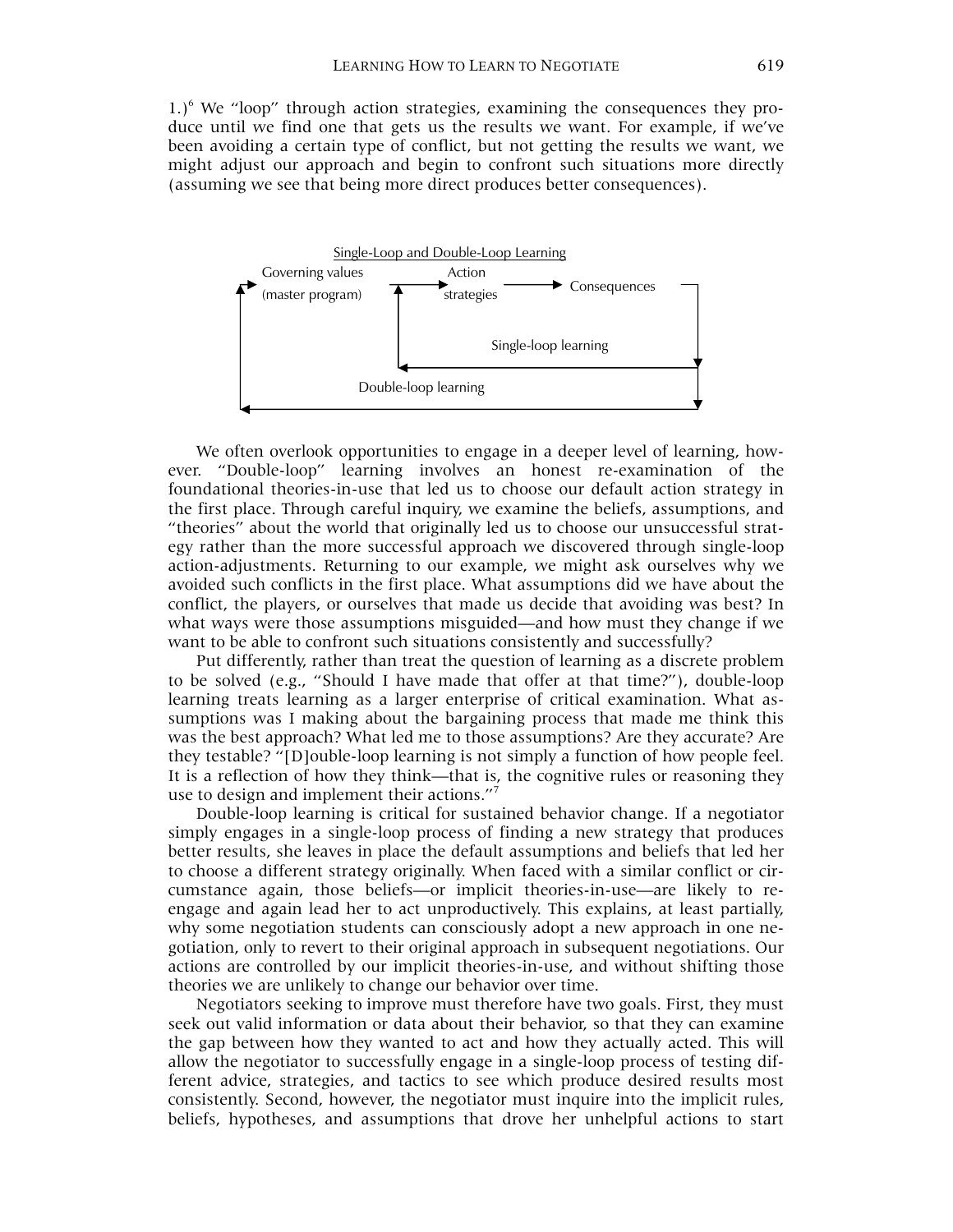with. What led her to act as she did? What made her choose to stop listening, or take an arbitrary position, or yell irrationally at the other side, or disengage prematurely from a potentially difficult conversation? Without investigating her default theories-in-use, she is unlikely to make real progress.

#### Why We Don't Learn From Our Experiences

Our twin suggestions may seem easy to implement, but, unfortunately, they are not. Instead, our experience suggests that most negotiators neither seek out valid data about their behavior nor engage in rigorous exploration of their implicit theories-in-use. Here we explore some of the barriers that prevent the kind of learning that leads to sustained improvement.

The primary barrier to learning is behavioral: people often actively seek to *prevent* exposure to the information and inquiry required for learning. How can this be so, particularly in academic and professional settings where students are supposedly committed to improvement? The answers, for most of us, lie in our implicit theories-in-use—our implicit action-strategies.

Research shows that these unarticulated action-strategies are often quite uniform—and quite problematic.<sup>8</sup> According to Argyris, most people have theories-inuse that are governed by four principles or values: (1) achieving our intended purpose, (2) maximizing "winning" and minimizing losing, (3) suppressing negative feelings, and (4) emphasizing rationality.<sup>[9](#page-11-8)</sup> The devilish part is that we often do not *espouse* these values consciously. Indeed, we may espouse shared responsibility, collaboration, finding joint gains, and expressing emotion. Unfortunately, actual observation of most individuals in high-stakes, threatening situations will usually reveal behavior consistent with the four implicit values Argyris identifies. At their core—and despite whatever we might *think* about our openness and commitment to learning—our theories-in-use generally devolve to these four principles in order to help us maintain a sense of *control* over our environment and results.<sup>10</sup>

The way theories-in-use manifest themselves in behavior varies by context, but there are some common themes. These include "making unillustrated attributions and evaluations, advocating courses of action in ways that discourage inquiry, treating one's own views as obviously correct, [and] making covert attributions, evaluations, and face-saving moves such as leaving potentially embarrassing facts unstated."<sup>11</sup> Each of these behaviors helps you to feel in control, even though the behavior may inhibit real learning. A senior account manager tells a younger colleague on their way out of a negotiation that broke down, "You have to play hardball with these guys. I know them, and they're constantly looking for a way to take advantage of others. That's why I had to make the threat. Their hostile reaction just shows that I was onto something." The manager's negotiation strategy assured him of control both in the negotiation and in the post-mortem review with his younger colleague. Furthermore—and most interestingly—the manager's account of the situation after the fact uses evaluative judgment, attribution, and advocacy to maintain a "minimum acceptable level of being in control [or] winning." $12$  It is unlikely that the younger colleague will offer observations about the interaction that are inconsistent with the manager's description. As a result, it is unlikely that the manager will learn from this experience. At its worst, the way we typically act produces "defensiveness, misunderstanding, and self-fulfilling and self-sealing processes."<sup>[13](#page-11-12)</sup>

It is important to note that our theories-in-use, though largely or entirely subconscious, are not exactly unskillful. The boss who deflects or avoids criticism is highly skilled—*at avoiding criticism*. She does not wave her hand and tell people not to tell her if anything goes wrong—that would be too obvious, and too explicit. Instead, she asks questions only of those she thinks will tell her un-critical observations. Or she asks the questions in a way that makes it difficult or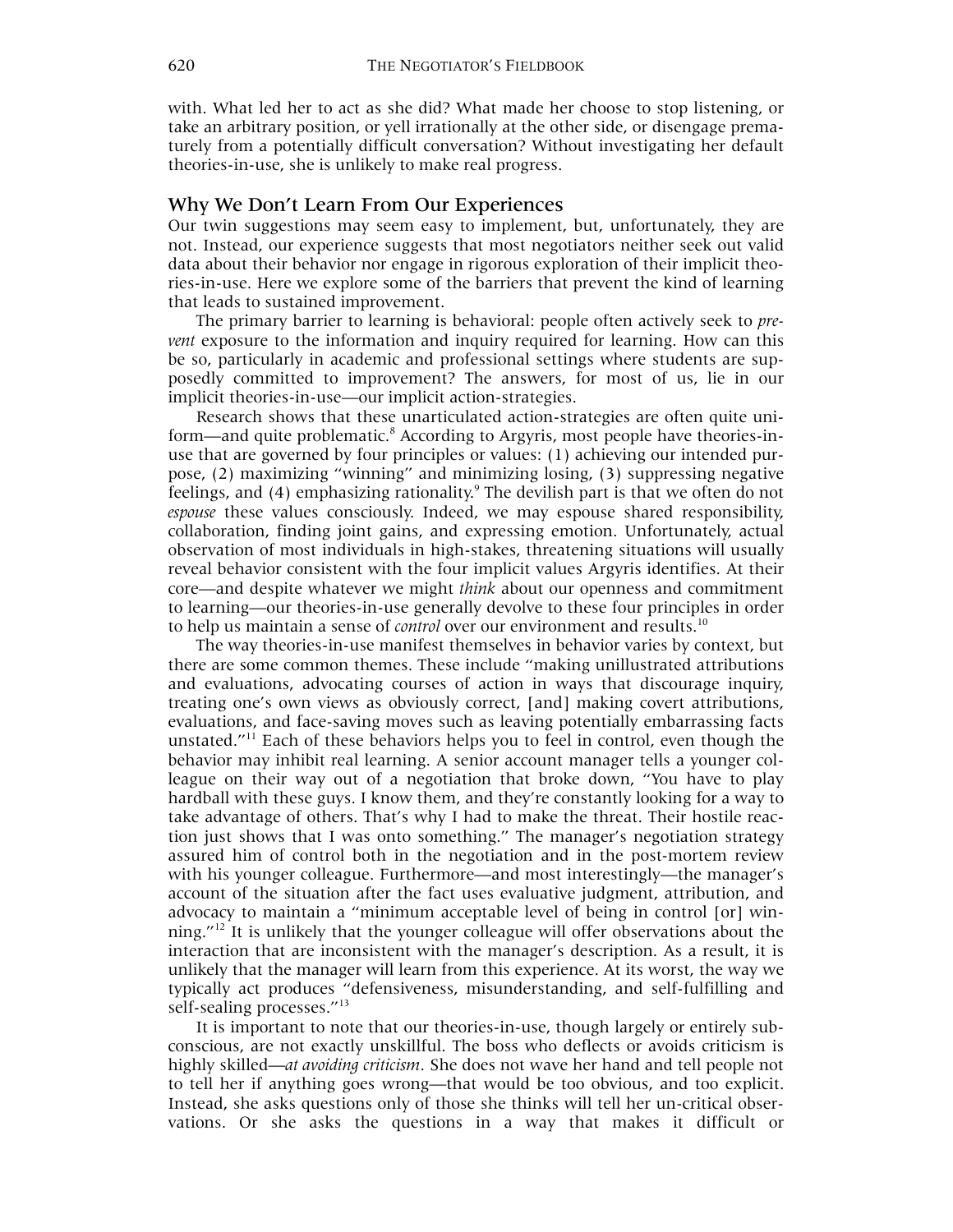uncomfortable for a subordinate to raise an issue. Or she emphasizes legitimate examples that support the conclusion that her efforts were successful, rather than inquiring about whether there are any examples to suggest that it was not a complete success. In this way she not only deflects criticism, but *she also manages to deflect criticism about her ability to deflect criticism.* By acting as if (and even saying that) she is open to learning while simultaneously avoiding learning opportunities, the boss skillfully manages to avoid exposure to challenging data that might require real skill-building.

The basic point is that our control-oriented and self-protective implicit theories-in-use make learning difficult. Double-loop learning is not easy, and it is not typical. Individuals and groups are masterful at defending against real examination and testing of underlying values, assumptions, and beliefs. As the gap between our espoused theories and our theories-in-use becomes visible, we tend to run from, rather than embrace, learning about it. Our typical theories-in-use, after all, are about control—and examining their fundamental assumptions requires giving up our understanding of control. This poses true challenges for anyone including negotiation instructors—hoping to help others with sustainable behavioral change.

Consider the following examples from our own negotiation courses. In keeping with our commitment to provide students with valid information about their behavior, we often try to give our students—whether corporate managers, practicing lawyers, or law students—opportunities to observe their own and others' negotiations either in person or on video. This can take many forms. Sometimes it is as simple as requesting that a student describe her negotiation to others in the class in a way that really allows for testing of the student's assumptions. For example, if a student says "I had no choice in this negotiation—I *had* to start with an outrageous offer or I would've gotten completely taken," we encourage the student to describe the negotiation more concretely so that others in the room can *test* the student's conclusion that "there was no choice, given the circumstances, other than to make an outrageous offer." What did the opposing negotiator say or do, specifically, that led this student to her belief that she had such limited choices? What comments or actions from the opposing negotiator would have led this student to a different conclusion? What had the student herself done that might have contributed to her situation? Does anyone else in the classroom have a suggestion for how she might have reacted differently to the circumstances in which she found herself? Only by giving a more concrete and specific description<sup>14</sup> [Heen & Stone, *Perceptions*] of the circumstances in question can the student provide others in the room with the information *they* need to draw their own conclusions about whether or not her approach was indeed the only one available. In other words, only by really diving into the data of what happened can the student herself create a valid test of her assumptions.

Learning to describe the specific interactions that took place during a negotiation can be surprisingly difficult. Time and time again, students offer vague, general descriptions, and either forget or cannot reconstruct the details of what was actually said or done during their negotiations. Even when asked *before* they negotiate to keep careful notation or to pause and write down actual quotations from the negotiation, most students (like most practitioners) find it difficult.

What makes it so hard to describe negotiations in careful detail? At one level, reconstructing a series of events in this way requires new skills—it can feel clunky and strange. But the instruction "be specific with your descriptions" is not so hard that we would expect rooms full of bright people to fail at it so consistently. In our experience, it often seems as if a more fundamental resistance is taking place. Consciously or subconsciously, students know that providing detailed information (rather than vague generalizations and self-sealing conclusions) opens their asser-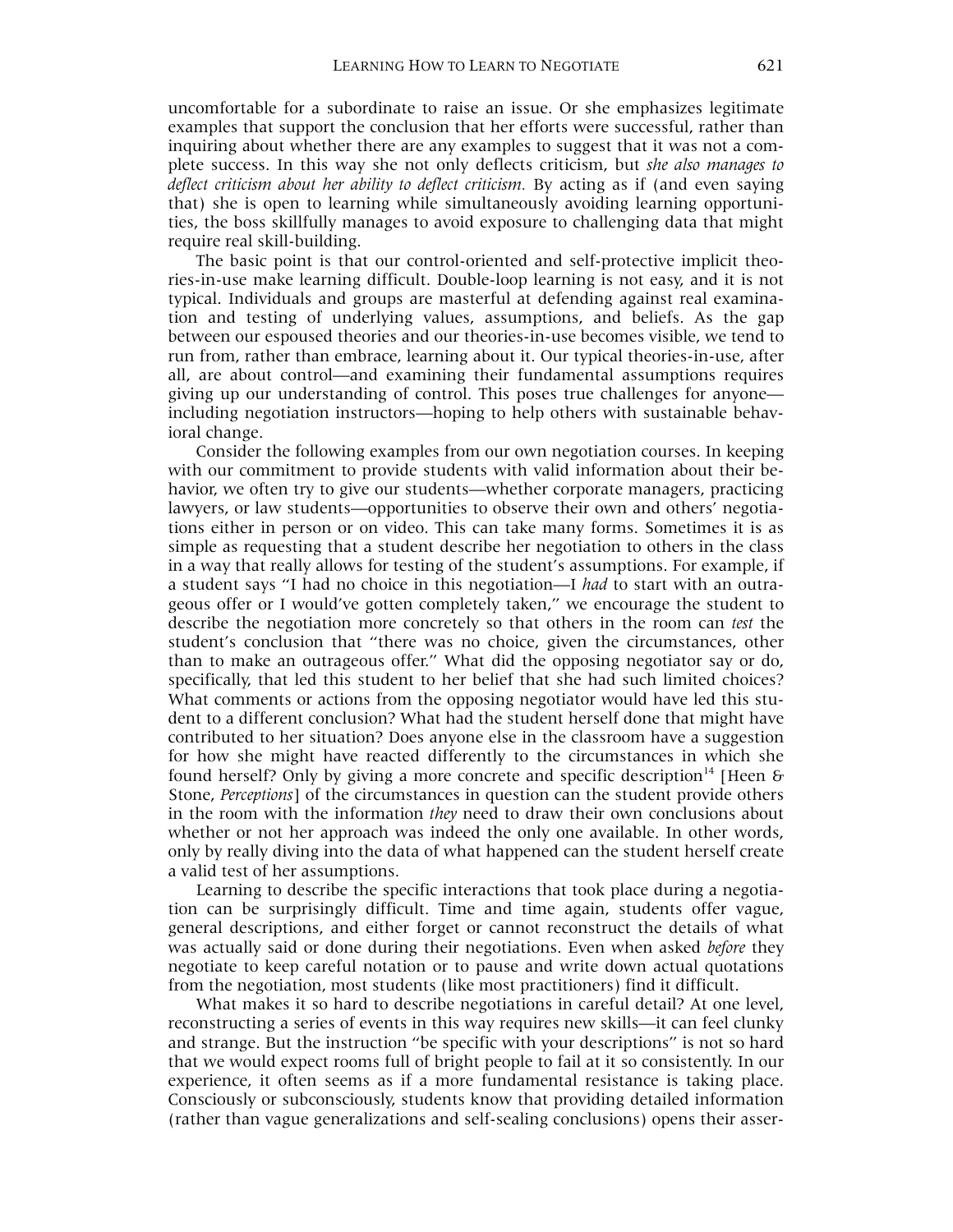tions about what happened (e.g., "I had no choice") to real testing by others. That vulnerability—that lack of unilateral control over their experience in the classroom—produces anxiety. And as a result, students sometimes work hard *not* to get into the details, even when they understand that avoiding the details will inhibit real learning.

To avoid some of these problems of data reconstruction, we sometimes ask a pair to come forward and negotiate in a "fishbowl" in front of the room, so that they can be observed by others. Sometimes we videotape or audiotape pairs of negotiators and have them review their video or audio either in private, with us, or with others. Sometimes we use the Internet to stream video of pairs of negotiators so that the entire class has access to the video and can watch and learn from all of the captured information about how their classmates negotiated.<sup>15</sup> Sometimes we have them engage in email-only negotiations so that they will have a written transcript of their entire exchange to review later.

At the risk of falling into our own trap (of staying general and failing to provide you, the reader, with enough detail to draw your own valid conclusions), we can report that students of all types often exhibit a great deal of resistance to entering educational experiences that involve real data-capture such as video or audiotaping, review, and analysis. "I don't like seeing myself on video," is the most common plea, followed by "I didn't have a chance to watch it." Even when they have watched the tapes, many students spend considerable energy challenging the validity of the data they see. "The tape didn't capture everything that was going on," or "I wouldn't have handled it this way, if there hadn't been a camera in the room." Both of these critiques are potentially valid, but neither is significant enough that we should completely ignore the data a videotape makes available. Analyzing a tape or transcript of a negotiation is a skill in itself, and one that we have to teach our students to master.<sup>16</sup> More fundamentally, however, we have to teach them to let down their guard and open up to the possibility of learning.

The same is true for negotiation practitioners not engaged in a formal learning environment, but instead trying to learn from their experiences. How often do we seek out opportunities to watch someone else negotiate? How often do we invite others to watch as we negotiate, or ask our counterparts for permission to audiotape ourselves? If a colleague is planning to observe us in action, do we prepare the colleague to collect useful information (by writing down actual quotations, etc., rather than just saying "Hey, you did great")? And how meaningful is the normal feedback conversation with that colleague? In order to be able to learn from experience, practitioners must learn to learn, and must commit themselves to collecting the information and engaging in the inquiry needed to make learning possible.

#### Learning to Learn

Learning anything new is difficult—learning to negotiate well is particularly difficult. One of the important reasons lies in the nature of modern negotiation advice. As mentioned above, in the last twenty-five years, most negotiation scholars and teachers have moved away from teaching "dirty tricks" and toward teaching tools for fostering collaboration, joint decision-making, and joint-gain problemsolving.<sup>17</sup> They teach their students to focus on interests rather than take positions, to listen to others' radically different perspectives, to look for creative solutions collaboratively with the other side, to use their emotions during negotiations rather than try to suppress them, to work *with* others rather than against them. We are persuaded that many of these developments have been extraordinarily helpful, because the underlying advice they seek to impart to students is more robust and more promising than traditional models of negotiation.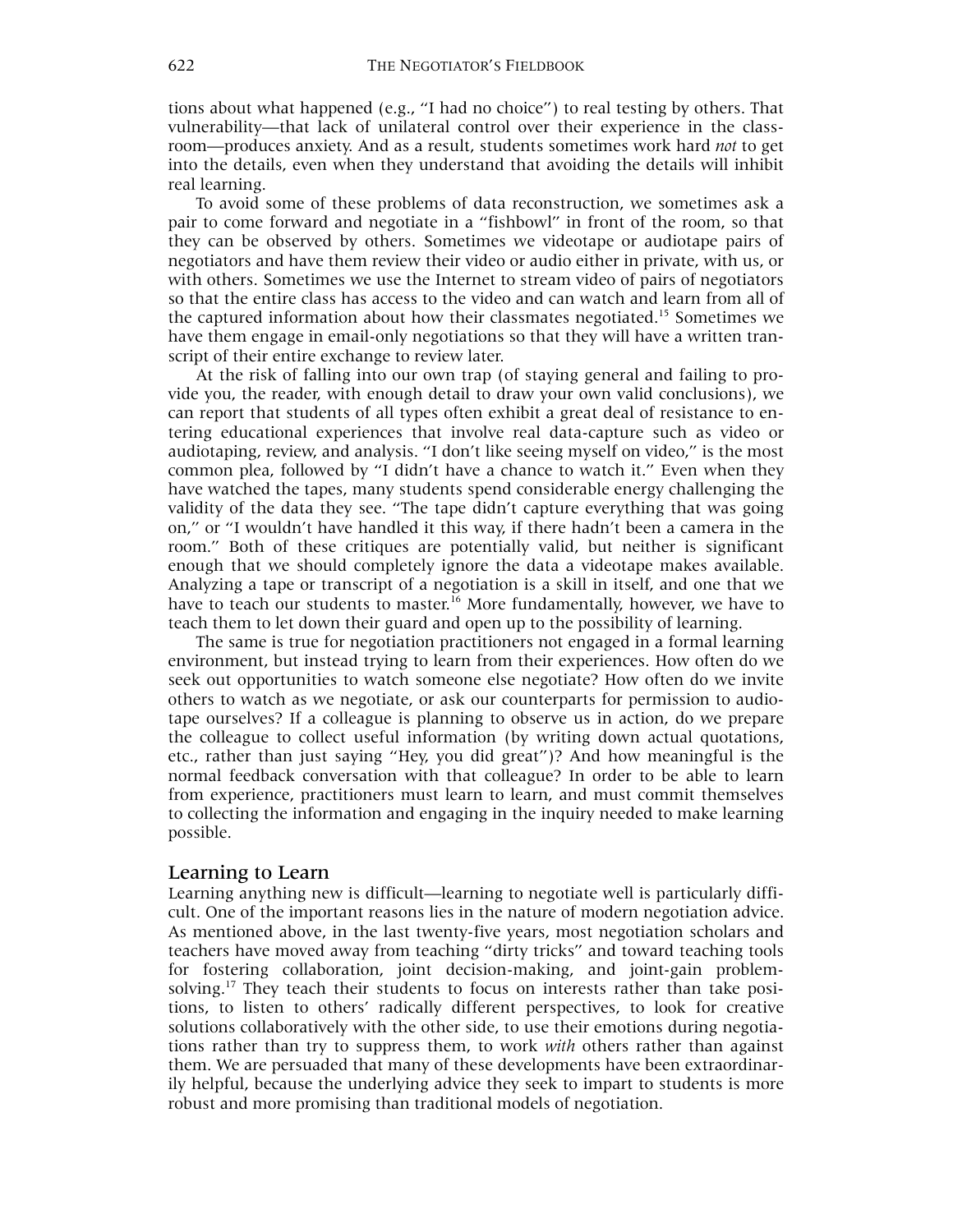To the extent this is good advice, however, it is also very difficult advice to absorb, because *the prevailing negotiation advice emphasizing collaboration runs counter to the implicit theories-in-use that most human beings seem to exhibit when they get into high stakes, high anxiety situations like a negotiation.* We might learn to *espouse* all of this collaborative advice, but if our hidden theories-in-use guide us to actually act in accordance with the four fundamental principles discussed above (e.g., achieving our purpose, winning not losing, suppressing feelings, maintaining the appearance of rationality), our negotiations will only have a false gloss of collaboration layered on top of very traditional, partisan, win-lose behavior.<sup>[18](#page-11-17)</sup>

It is worth pausing here for emphasis, and to highlight our thesis again. We each have espoused theories of action—ways we wish to act. We also have implicit theories-in-use that seem to take over in times of stress, anxiety, or conflict. These theories-in-use, according to Argyris' research and our own experience in helping to coach thousands of negotiators, often revolve around maintaining unilateral control over one's experiences by reverting to win-lose, overly "rational," noncollaborative action-strategies. Such behavior is at odds with the prevailing canons of advice presented to most students of negotiation. In other words, students of negotiation are trying to change in the very ways that are *most difficult* for human beings *to* change.

This gap between our espoused theories and our theories-in-use is *not inevitable*. Theories-in-use need not be about control, and with conscious effort, they *can* change. A negotiator *can* challenge and test her deep assumptions sufficiently to bring her underlying values, beliefs, and behavioral rules in line with collaborative negotiation practices. Practitioners and students *can* shift their theories-in-use to align more closely with productive espoused theories.

Admittedly, making this kind of shift is not easy. Shifting your theory-in-use requires a genuine commitment to (1) capturing and using valid or validatable information, (2) providing yourself and others with the tools and discussion needed to make free and informed choices together about what works and what doesn't, and (3) monitoring over time how well you are implementing your commitment to learning[.19](#page-11-18) It is not about *saying* that you want to learn, nor even *meaning* that you want to learn. Shifting a theory-in-use is about actively seeking to create opportunities for you to see actual data about your own practices, to critically examine those data, and to welcome (as part of a healthy learning process) feedback that you are acting inconsistently with your espoused theory of action. Those feedback discussions must combine advocacy and inquiry, link evaluations and attributions to observable data, invite disconfirming data, welcome public testing, and minimize unilateral face-saving. In the beginning, such discussion can feel a little disorienting. Ultimately, however, it is radically liberating.

What might that look like in practice? By engaging with her younger associate, the manager described above may have an opportunity to collect important perspectives on what took place in the room. The manager might discover information that would disconfirm (or confirm) foundational assumptions. The manager might break the chain of self-fulfilling, error-escalating processes.<sup>20</sup> Consider the difference if the manager, rather than immediately "explaining" the negotiation to her junior colleague, instead asked a series of questions like: "What are your reactions to the things you saw in there?" "What specific things did I say that surprised you?" "In what ways do you think my actions contributed to the dynamic that developed?" "What other ways can you imagine someone in my position might have responded?" "Given what you know about my purposes going into this meeting, did any of my behaviors suggest that I changed goals during the conversation?" "What opportunities do you think might have been missed in this interaction?" Notice the role the manager is inviting the younger associate to play, and notice the way she is directing the younger associate to provide specific data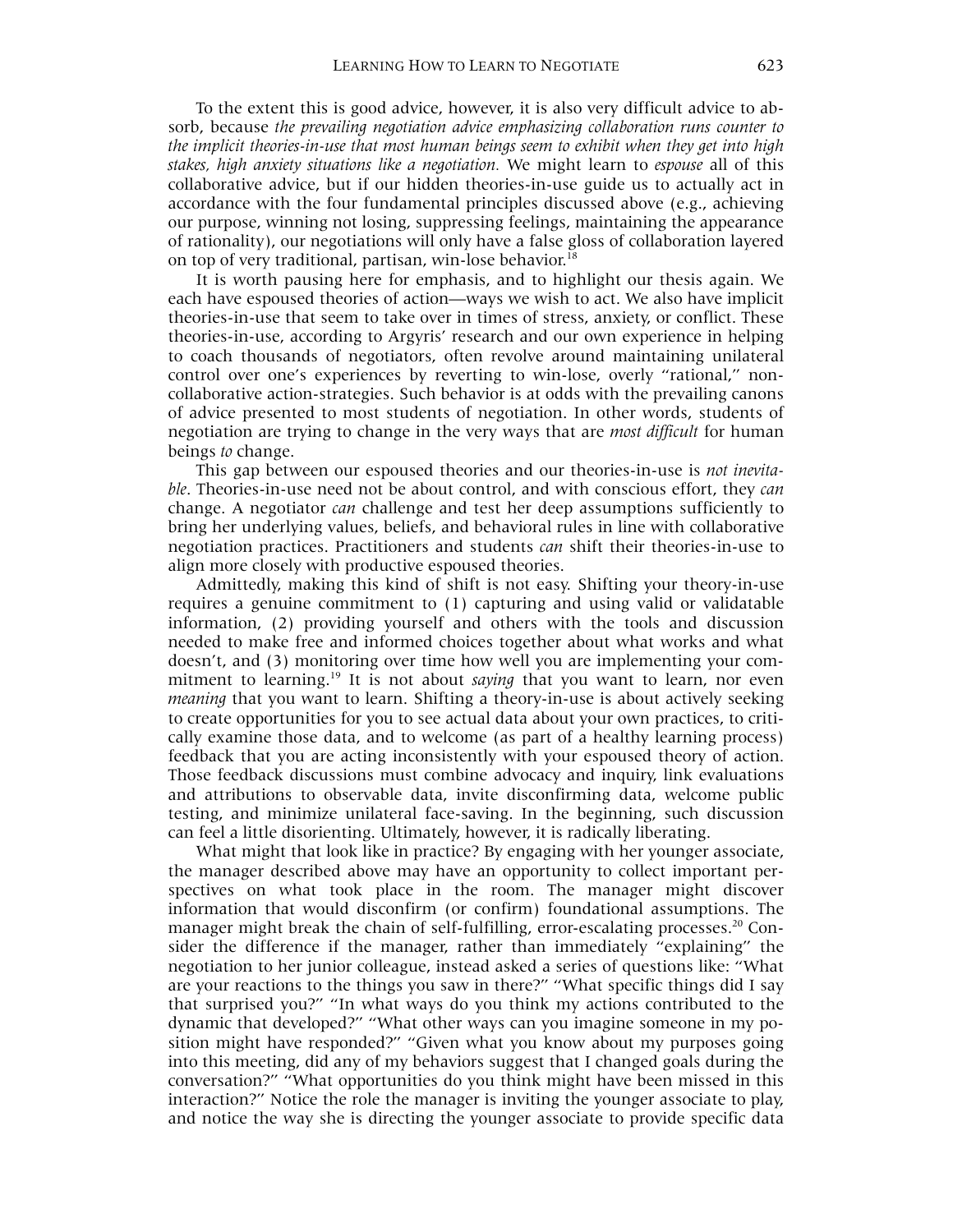that will help the manager to continue the process of testing the utility of her negotiation assumptions and behaviors.

Why don't most managers ask questions like this? If asked, the manager is unlikely to say, "I'm uninterested in learning more" or "The younger associate can offer nothing to my learning experience." Instead, she is likely to say that she does not have the time right now, that her efforts are best focused on helping *the younger associate* to learn, or that asking such pointed questions might make the younger associate uncomfortable. The manager's espoused theory says that learning (among other things) is important. The manager's theories-in-use suggest otherwise. To receive honest and specific answers to the questions listed above deprives the manager of control in the conversation. The data may be unflattering. The manager's behaviors might suggest adherence to an unproductive set of assumptions. The gaps between espoused theories and actual practice are sometimes uncomfortable—uncomfortable enough that many people like this manager skillfully (though perhaps unconsciously) avoid being confronted with these important learning opportunities.

For negotiation instructors, learning to provide opportunities for this level of learning is a lifelong endeavor. Leading groups towards real learning requires a combination of skills and humility that is difficult to achieve and even more difficult to maintain. It requires commitment to collaboration with your students, and enough personal experience, analysis, and awareness to know when you are helping and when you need help. As a preliminary step, it requires thinking through the educational experiences you create—each simulation, each exercise, each class session—to see whether that experience actually provides the students what they need to learn something that can change behavior. Are there opportunities for the student to watch or hear valid information about their behavior during their negotiations? If not, could you work in videotape, audiotape, transcription, or observations so that students have access to such data? Are group discussions designed to help students test what worked and what didn't (single-loop) as well as test why they chose to act in a way that didn't work to begin with (double-loop)? These are all useful questions for course designers to consider.

As a final note, let us say a quick word about safety. Many educators and group facilitators stress the importance of creating a "safe" classroom.<sup>21</sup> If a student's role in a classroom is simply to sit and absorb an instructor's offered wisdom, if a student spends her time in fear that any of her failures will be made public for no apparent reason beyond humiliation, if a student has no say in the structure or content of his learning, one can understand the radical and important proposition that the learning space ought to be made "safe"—that is, free of these arbitrary stresses.

Given the discussion above of the ways in which real learning can provoke anxiety in students, and the ways in which students defend themselves from the information and inquiry needed to learn, we might be expected to champion this approach and vocabulary. Clearly we strive to create physical and emotional safety, in the sense that we do not want our students to be in any danger or suffer pain. We are very cautious, however, about the generalized notion of "safety."

We are strongly committed to *offering* opportunities for real learning to our students, rather than trying to *force* "learning" down their throats. Ultimately, the level of inquiry we engage in must be decided collaboratively, as a group. Just because we are the instructors does not mean that *we* can have delusions of unilateral control either—we must acknowledge and be mindful of the ways in which the group experience is co-created by all the group's members.

At the same time, we think too much focus on "safety" in the classroom is a red herring. Safety often is a camouflage for allowing participants in a group to get away with defensive and unproductive reasoning. It can become the battle cry for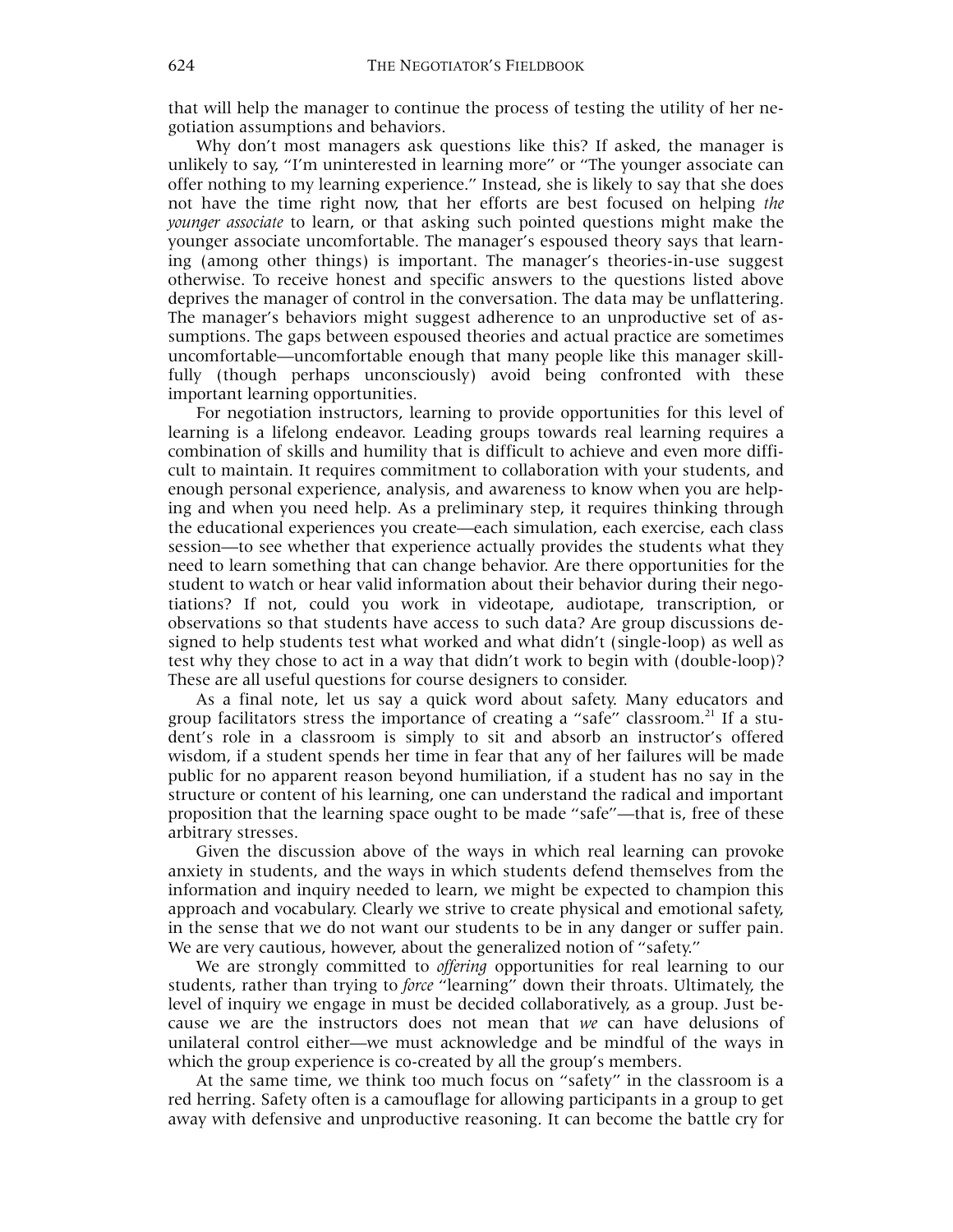those trying to *avoid* learning, rather than for those trying to promote it. At the very least, we must test the notion: what does the group mean by safety? Does each participant experience the same thing as "unsafe"? Are there ways to accommodate individuals' safety concerns without sacrificing the opportunities to learn—without jettisoning videotape altogether, for example, or without simply pretending as if vague descriptions of events are sufficient? We think there are but the advice often given to instructors and facilitators related to "safety" tilts too much towards self-protection for students and not enough in the direction of learning to learn.

And it is not just concerns about participants' safety that can stand in the way of genuine learning opportunities. Citing participants' safety, some instructors may also mask their own nervousness about exploring the practical application of the theories they are describing. It is much easier to tell a group that negotiators should "focus on interests," for example, than it is to invite the group to watch as someone (perhaps even the instructor) attempts to model the behavior being described. What happens if the student cannot model the behavior well in front of his colleagues? (And what happens if the instructor cannot construct a useful demonstration on the spur of the moment either?) Is the result embarrassing? Threatening? An important learning opportunity for everyone in the group including the instructor—about the proposed "lesson" about searching for interests? All of the above? Instructors who are able to model the kind of openness to learning we describe in this Chapter may teach their students a lesson even more valuable than the substantive negotiation advice included in that day's lesson plan—they may teach their students how *to learn* to negotiate.

#### Conclusion

Most of us engage in unconscious, defensive routines that shield us from learning to be better negotiators, even though most of us say that we are open to improvement. As we described above, one of the important contributions of Argyris and his colleagues is the observation that our theories-in-use—the operating assumptions that drive most of our behaviors—tend to emphasize *control*, and thus make us less open to the kind of new information we need to do real, transformative learning.

To be clear, jettisoning control-based theories-in-use does not mean becoming *passive* learners. Truly effective learning about negotiation is a profoundly active enterprise. The negotiator who truly wants to learn must actively seek out valid data about her actual practices. She must inquire into those practices, unearth the operating assumptions that led her to adopt those practices in the first place, examine honestly the impacts of her actions, explore a range of possible alternative actions, and be willing to test the impacts of those alternatives. These behaviors are neither typical nor easy. They are, however, the path to lasting learning and improvement.

#### Endnotes

This chapter draws heavily on Michael L. Moffitt & Scott R. Peppet, *Action Science & Negotiation*, 87 Marquette Law Review 649 (2004).

 $<sup>1</sup>$  The book that captures the bulk of the three theories we describe in this piece is CHRIS</sup> ARGYRIS, ET AL., ACTION SCIENCE (1985).

These are necessary, but not sufficient, conditions for learning. Obviously there are many other things a negotiator must have in order to learn—the time to engage in a learning process, sufficient food and water, the ability to communicate, consciousness, etc. 3

CHRIS ARGYRIS, KNOWLEDGE FOR ACTION 50-51 (1993).